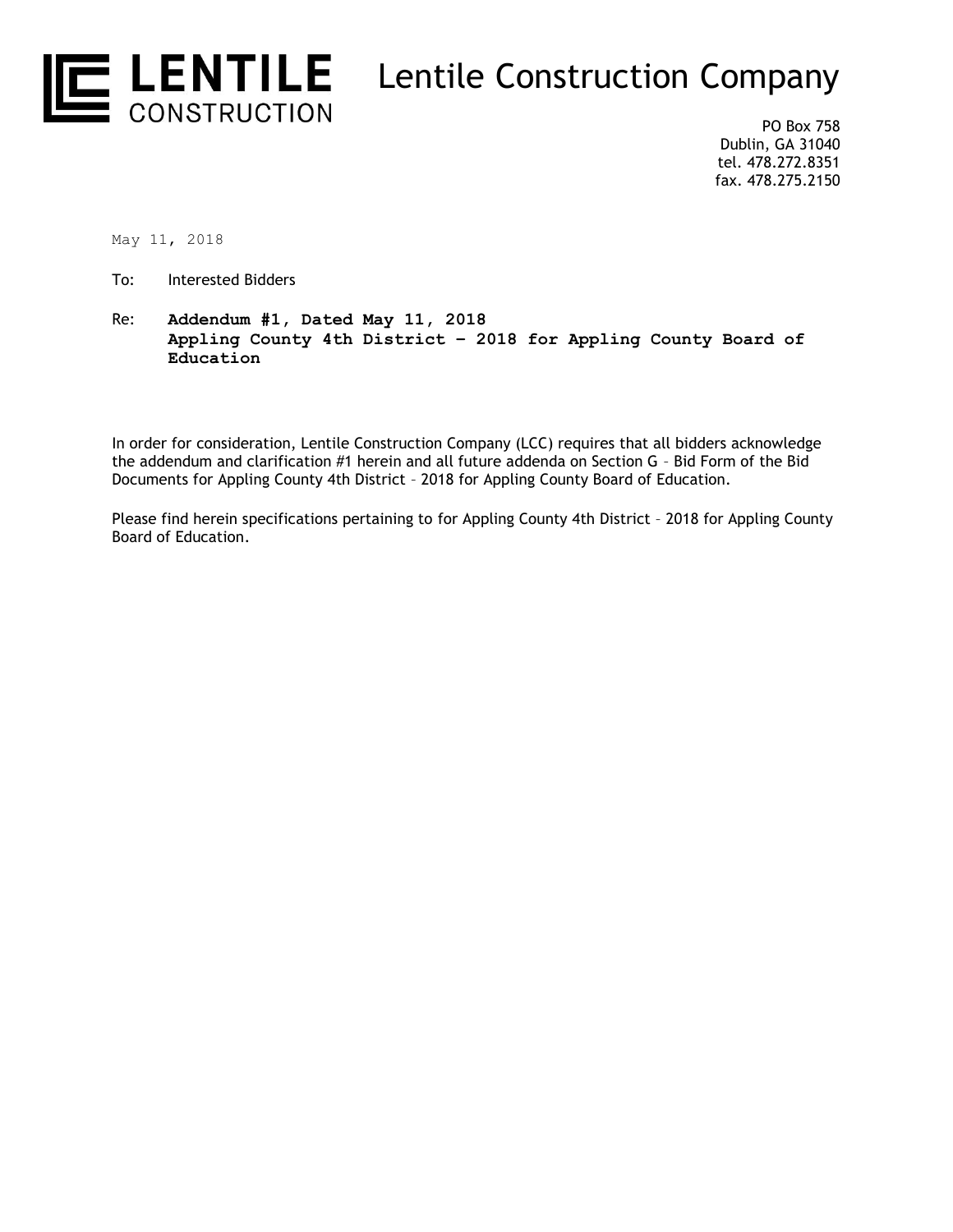

PO Box 758 Dublin, GA 31040 tel. 478.272.8351 fax. 478.275.2150

May 11, 2018

- To: Interested Bidders
- Re: **Addendum #1, Dated May 11, 2018 Appling County 4th District – 2018 for Appling County Board of Education**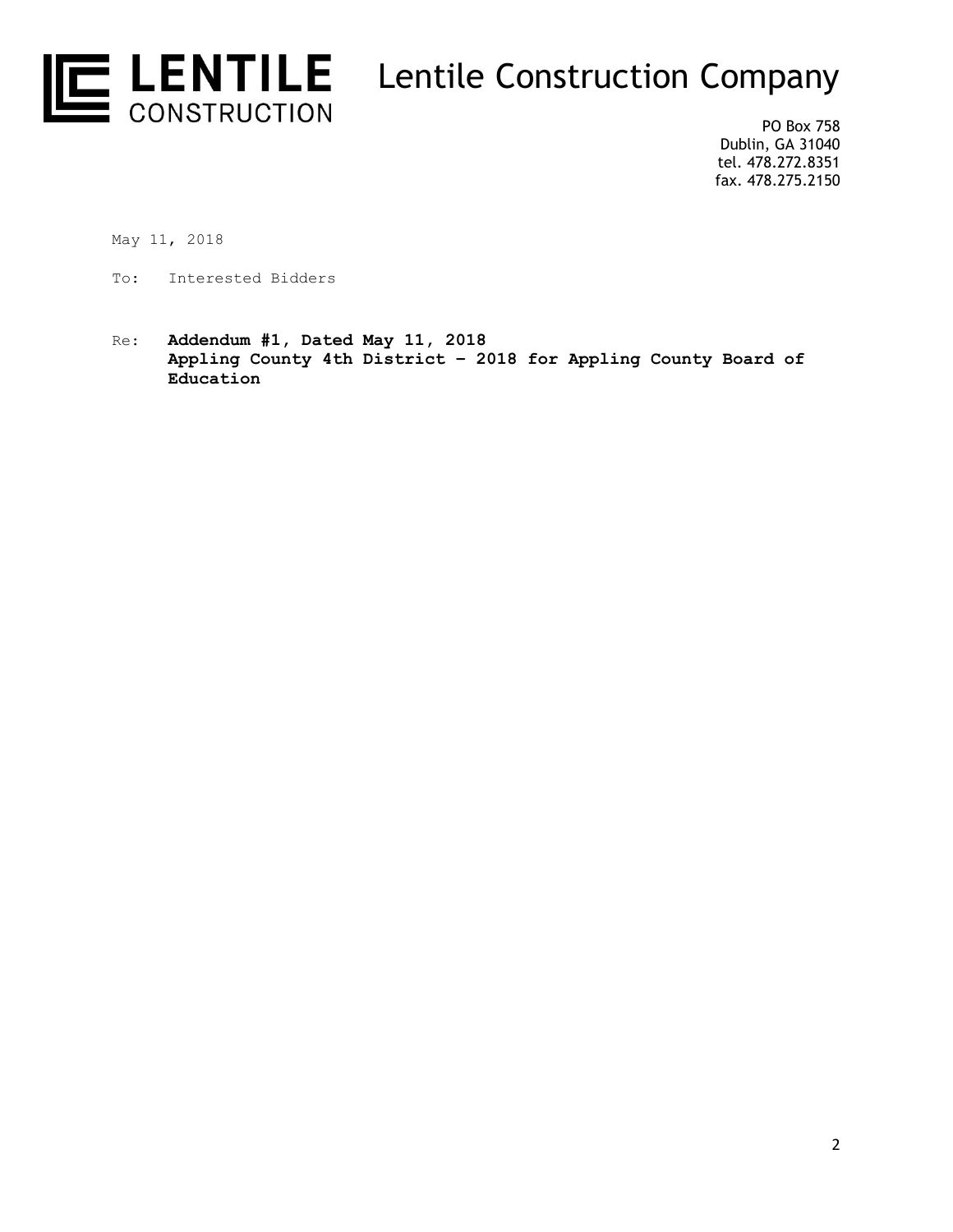

Date: May 11, 2018

 $RE:$ 4<sup>th</sup> District E.S. Renovation Appling Co Board of Education Code No. 601-5050

# **Addendum #1**

#### **PROJECT MANUAL:**

## **Section #08 7100 – Door Hardware**

- 1. Part 2 Products
	- A. Acceptable manufacturers Butt Hinges: Add McKinney as an approved manufacturer
	- B. Acceptable Manufacturers Continuous Hinges: Add Pemko as an approved manufacturer
	- F. Acceptable manufacturers Door Seals and Thresholds: Add Pemko as an approved manufacturer

#### **Section #09 6250**

1. Replace in its entirety with the attached spec section 09 6250 Athletic Surfacing

## **DRAWINGS:**

#### **Sheet # ME1.1**

Light Fixture Schedule : add the following Type C - Equal to Lithonia SBL4 LP835 Type D – Equal to Lithonia PGX LED P1 40K T5M mvolt SRM DDBXD

Install duct mounted smoke detectors in WHHP-1 , WHHP-2 and WHHP-3 – tie into FA system

## **End of Addendum #1**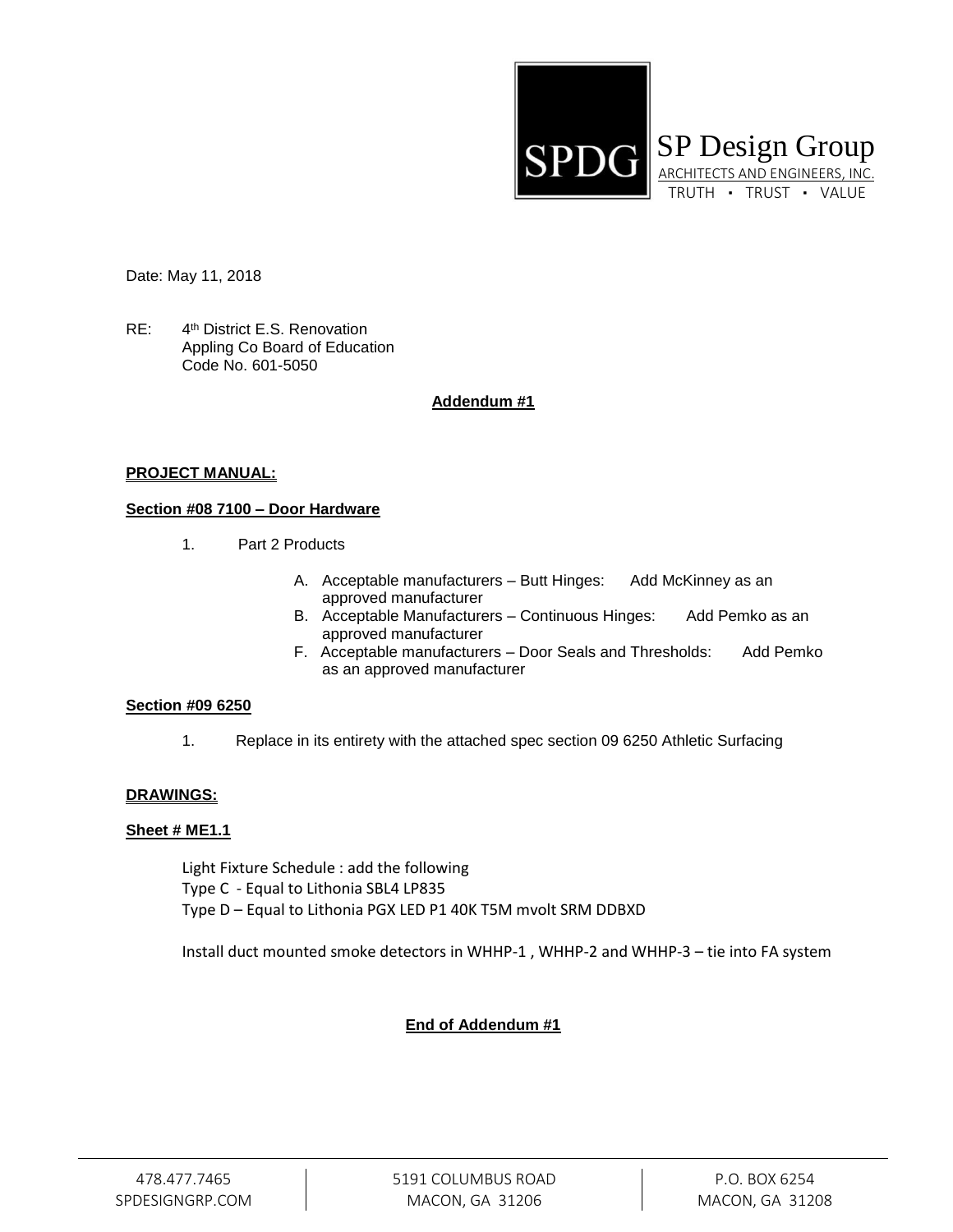### **SECTION 09 6250 ATHLETIC SURFACING**

#### PART 1 – GENERAL

#### 1.1 RELATED DOCUMENTS

A. Drawings and general provisions of the Contract, including General and Supplementary Conditions and Division 01 Specification Sections, apply to this Section.

#### 1.2 SUMMARY

- A. Section Includes;
	- 1. Sheet vinyl flooring.
- B. Related Sections:
	- 1. Section 09 6519 "Resilient Tile Flooring" for wall base and accessories installed with flooring.

### 1.3 ACTION SUBMITTALS

- A. Product Data: For each type of product indicated.
- B. Shop Drawings: Show installation details and locations of the following:
	- 1. Floor patterns.
	- 2. Layout, colors, widths and dimensions of game lines and markers.
	- 3. Locations of floor inserts for athletic equipment installed through flooring.
	- 4. Seam locations for sheet flooring.
- C. Samples for Initial Selection: For each type of flooring indicated.
	- 1. Game-Line and Marker Paint: Include charts showing available colors and glosses.
- D. Samples for Verification: For each type, color and pattern of flooring indicated, 6 inch (150-mm) square Samples of same thickness and material indicated for the Work.
	- 1. Game-Line and Marker-Paint Samples: Include Sample sets showing game-line and marker-paint colors applied to flooring.
	- 2. Seam Samples: For each vinyl sheet flooring color and pattern required; with seam running lengthwise and in center of 6 by 9 inch (150 by 230 mm). Sample applied to a rigid backing and prepared by Installer for this Project.

#### 1.4 INFORMATIONAL SUBMITTALS

- A. Qualification Data: For qualified sheet vinyl flooring Installer.
- 1.5 CLOSEOUT SUBMITTALS
	- A. Maintenance Data: For flooring to include in maintenance manuals.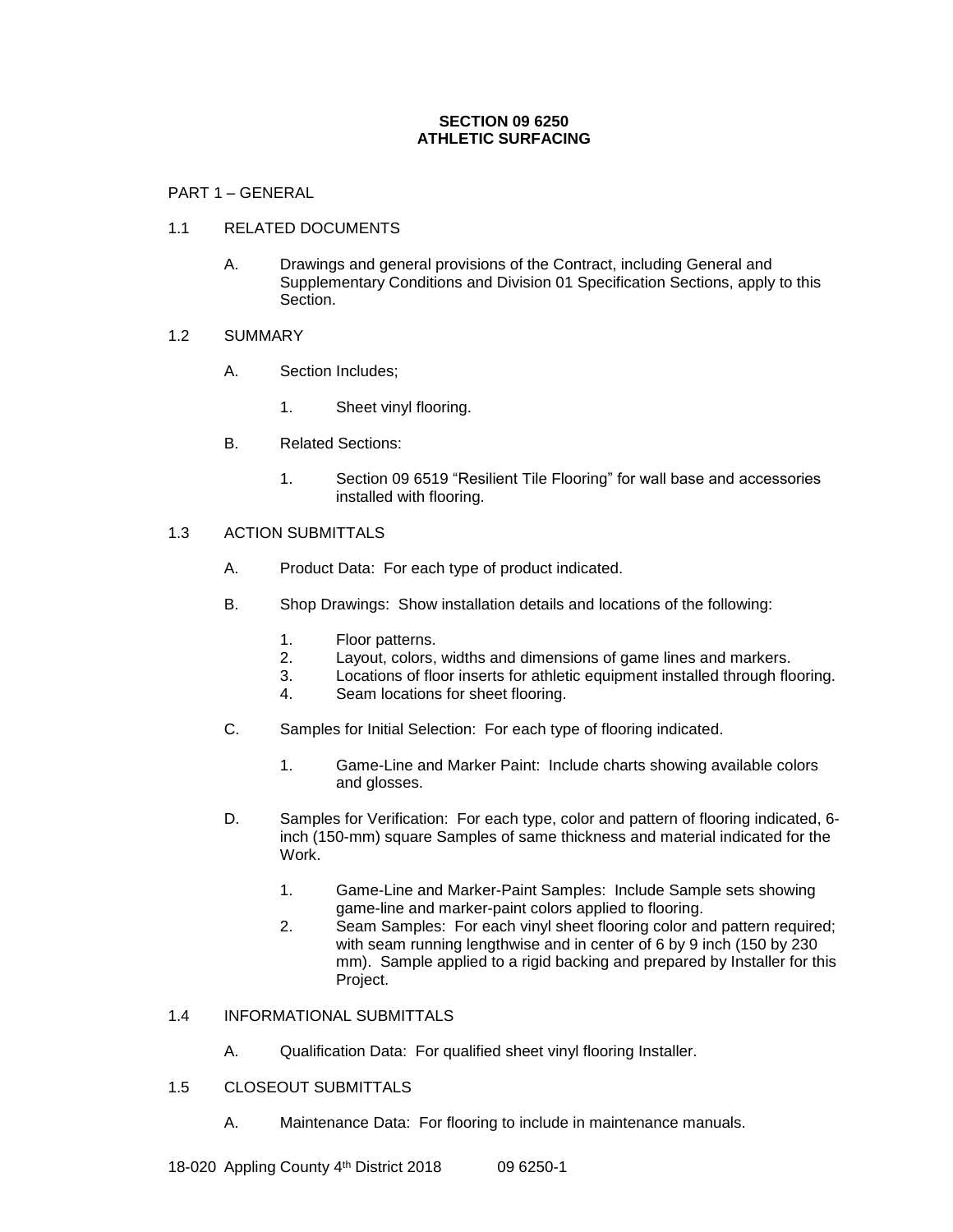### 1.6 QUALITY ASSURANCE

A. Sheet Vinyl Flooring Installer Qualifications: An experienced Installer who has completed sheet vinyl flooring installations using seaming methods indicated for this Project and similar in material, design and extent to that indicated for this Project; who is acceptable to manufacturer; and whose work has resulted in installations with a record of successful in-service performance.

## 1.7 DELIVERY, STORAGE AND HANDLING

- A. Deliver materials in original packages and containers, with seals unbroken, bearing manufacturer's labels indicating brand name and directions for storing.
- B. Store materials to prevent deterioration. Store rolls upright.

# 1.8 FIELD CONDITIONS

- A. Adhesively Applied Products:
	- 1. Maintain temperatures during installation within range recommended in writing by manufacturer, but not less than 70 deg F (21 deg C) or more than 95 deg F (35 deg C), in spaces to receive flooring 48 hours before installation, during installation, and 48 hours after installation unless longer period is recommended in writing by manufacturer.
	- 2. After post-installation period, maintain temperatures within range recommended in writing by manufacturer, but not less than 55 deg F (13 deg C) or more than 95 deg F (35 deg C).
	- 3. Close spaces to traffic during flooring installation.
	- 4. Close spaces to traffic for 48 hours after flooring installation unless manufacturer recommends longer period in writing.
- B. Install flooring after other finishing operations, including painting, have been completed.

## 1.9 COORDINATION

A. Coordinate layout and installation of flooring with floor inserts for gymnasium equipment.

# PART 2 – PRODUCTS

## 2.1 SHEET VINYL FLOORING

- A. Manufacturers: Subject to compliance with specifications, provide product by one of the following:
	- 1. Basis of Design RPM Sports, Style React
	- 2. GER Flor
	- 3. Tarkett Sport, a division of the Tarkett Group
- B. Description: Sheet vinyl flooring specifically designed for adhered athletic flooring applications.
- C. Sheet Vinyl Flooring with Backing: ASTM F 1303.
	- 1. Type (Binder Content): Type I, minimum binder content of 90 percent.
	- 2. Wear-Layer Thickness: Grade 1.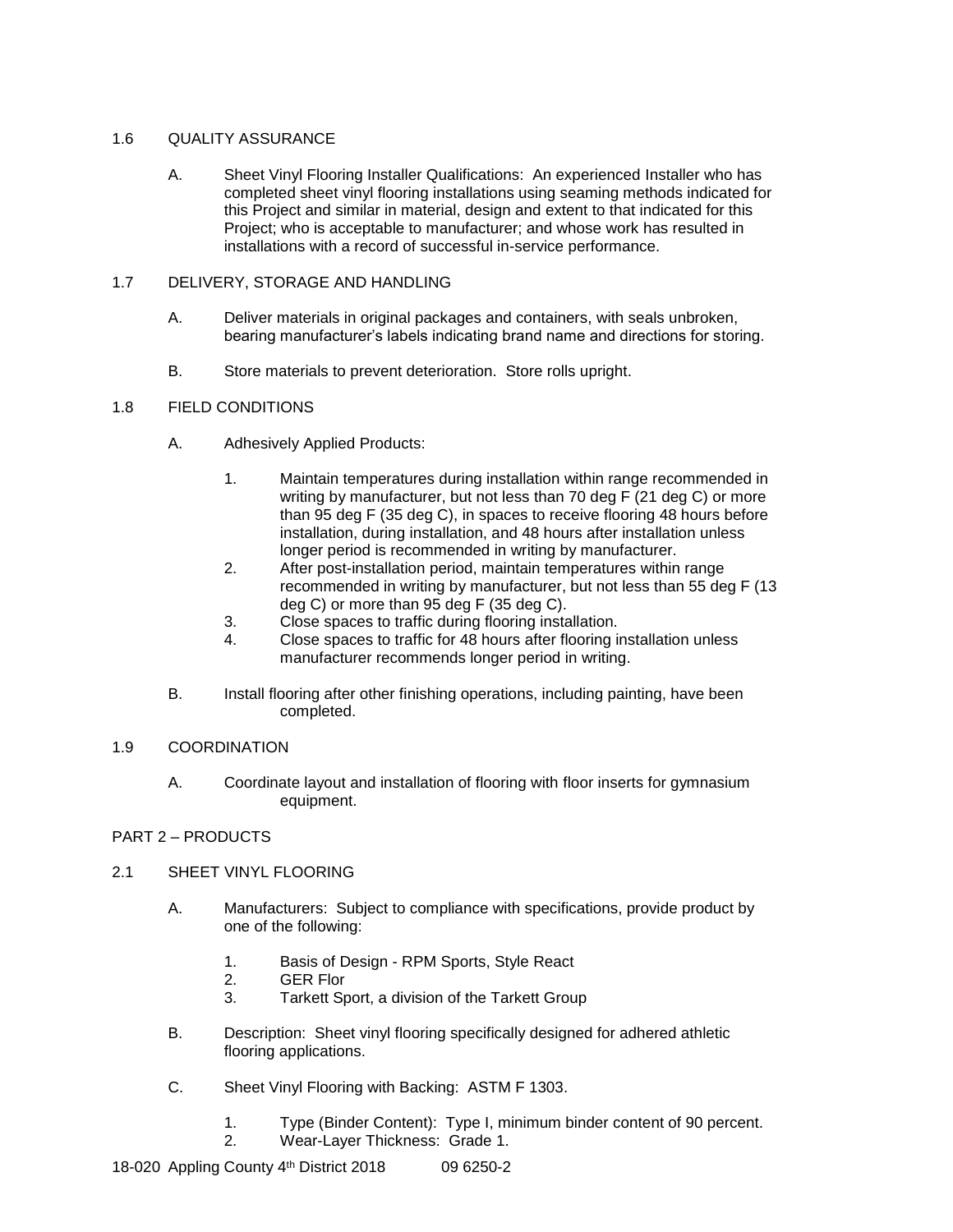- 3. Overall Thickness: Minimum 7 mm.
- 4. Interlayer Material: PVC and fiberglass.
- 5. Backing Class: Class C (foamed plastic).
- D. Seaming Method: Heat welded.
- E. Traffic Surface Texture: Embossed.
- F. Applied Finish: Factory applied UV urethane.
- G. Roll Size: Not less than 48 inches (1219 mm) wide by longest length that is practical to minimize splicing during installation.
- H. Color and Pattern: As selected by Architect from manufacturer's full range.

#### 2.2 ACCESSORIES

- A. Trowelable Leveling and Patching Compound: Latex modified, hydrauliccement-based formulation approved by flooring manufacturer.
- B. Adhesives: Epoxy glue as recommend by Manufacturer.
- C. Game-Line and Marker Paint: Complete system including primer, if any, compatible with flooring and recommended in writing by flooring and paint manufacturers for use indicated.

#### PART 3 – EXECUTION

#### 3.1 EXAMINATION

- A. Examine substrates, with Installer present, for compliance with requirements for installation tolerances, moisture content and other conditions affecting performance of the Work.
	- 1. Verify that finishes of substrates comply with tolerances and other requirements specified in other Sections and that substrates are free of cracks, ridges, depressions, scale and foreign deposits that might interfere with adhesion of resilient products.
- B. Proceed with installation only after unsatisfactory conditions have been corrected.

## 3.2 PREPARATION

- A. Prepare substrates according to manufacturer's written recommendations to ensure adhesion of flooring.
- B. Concrete Substrates: Prepare according to ASTM F 710.
	- 1. Verify that substrates are dry and free of curing compounds, sealers and hardeners.
	- 2. Alkalinity Testing: Perform pH testing according to ASTM F 710. Proceed with installation only if pH readings are not less than 7.0 and not greater than 8.5.
	- 3. Moisture Testing: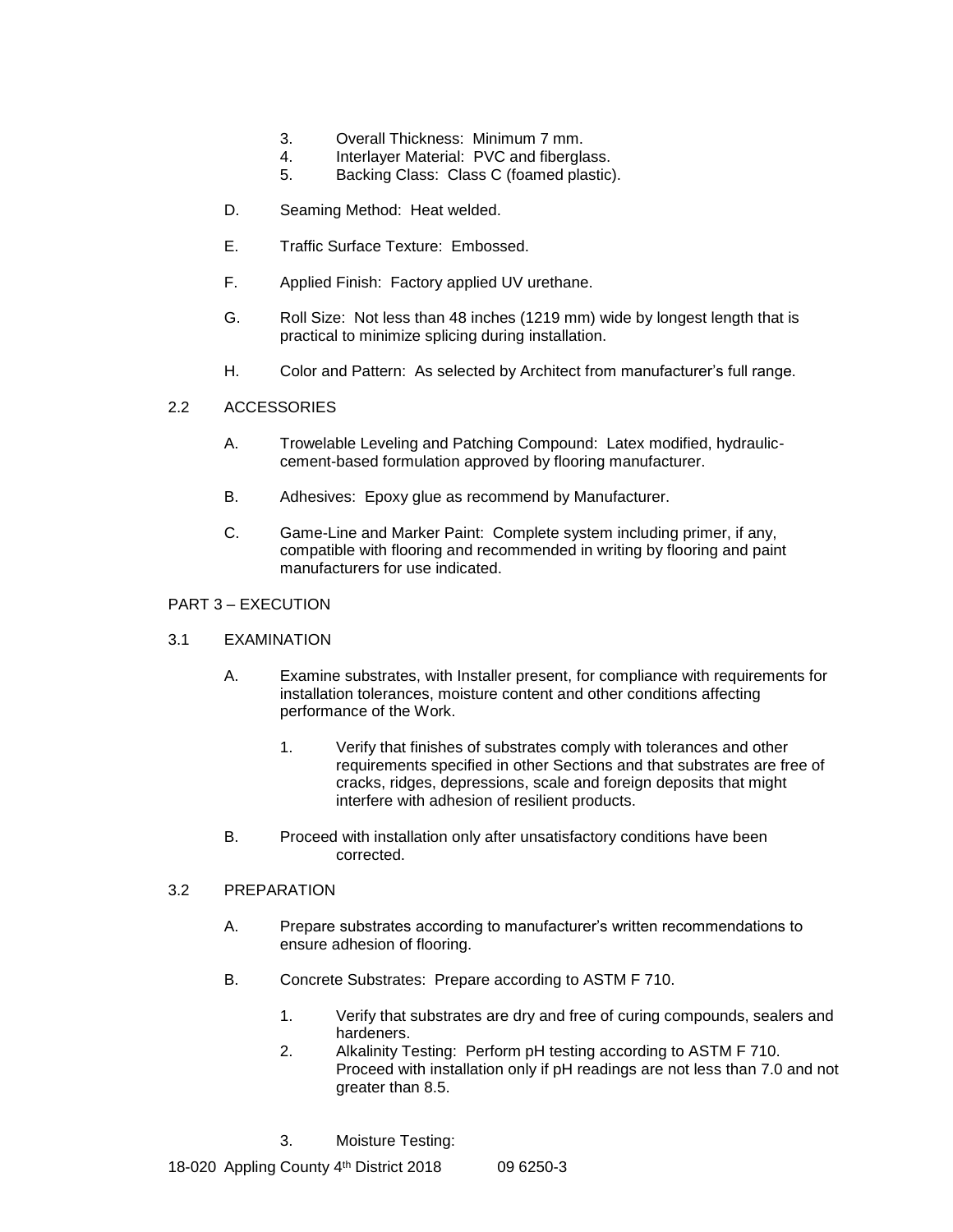- a. Perform relative humidity test using in-situ probes, ASTM F 2170. Proceed with installation only after substrates have a maximum percent relative humidity level measurement recommended by the manufacturer.
- C. Remove substrate coatings and other substances that are incompatible with adhesives and that contain soap, wax, oil or silicone, using mechanical methods recommended in writing by manufacturer. Do not use solvents.
- D. Use trowelable leveling and patching compound to fill cracks, holes and depressions in substrates.
- E. Move flooring and installation materials into spaces where they will be installed at least 48 hours in advance of installation unless manufacturer recommends a longer period in writing.
	- 1. Do not install flooring until they are same temperature as space where they are to be installed.
- F. Sweep and vacuum clean substrate to be covered by flooring immediately before installation. After cleaning, examine substrates for moisture, alkaline salts, carbonation and dust.
- G. Proceed with installation only after unsatisfactory conditions have been corrected.

#### 3.3 FLOORING INSTALLATION, GENERAL

- A. Floors may be either loose laid or fully adhered based on recommendation of manufacturer for materials and conditions.
- B. Comply with manufacturer's written installation instructions.
- C. Scribe, cut and fit flooring to butt neatly and tightly to vertical surfaces, equipment anchors, floor outlets and other interruptions of floor surface.
- D. Extend flooring into toe spaces, door reveals, closets and similar openings unless otherwise indicated.
- E. Maintain reference markers, holes and openings that are in place or marked for future cutting by repeating subfloor markings on flooring. Use nonpermanent, nonstaining marking device.

## 3.4 SHEET FLOORING INSTALLATION

- A. Unroll sheet flooring and allow it to stabilize before cutting and fitting.
- B. Lay out sheet flooring as follows:
	- 1. Maintain uniformity of flooring direction.
	- 2. Minimize number of seams; place seams in inconspicuous and low-traffic areas, at least 6 inches (150 mm) away from parallel joints in flooring substrates.
	- 3. Match edges of flooring for color shading at seams.
	- 4. Locate seams per approved Shop Drawings.